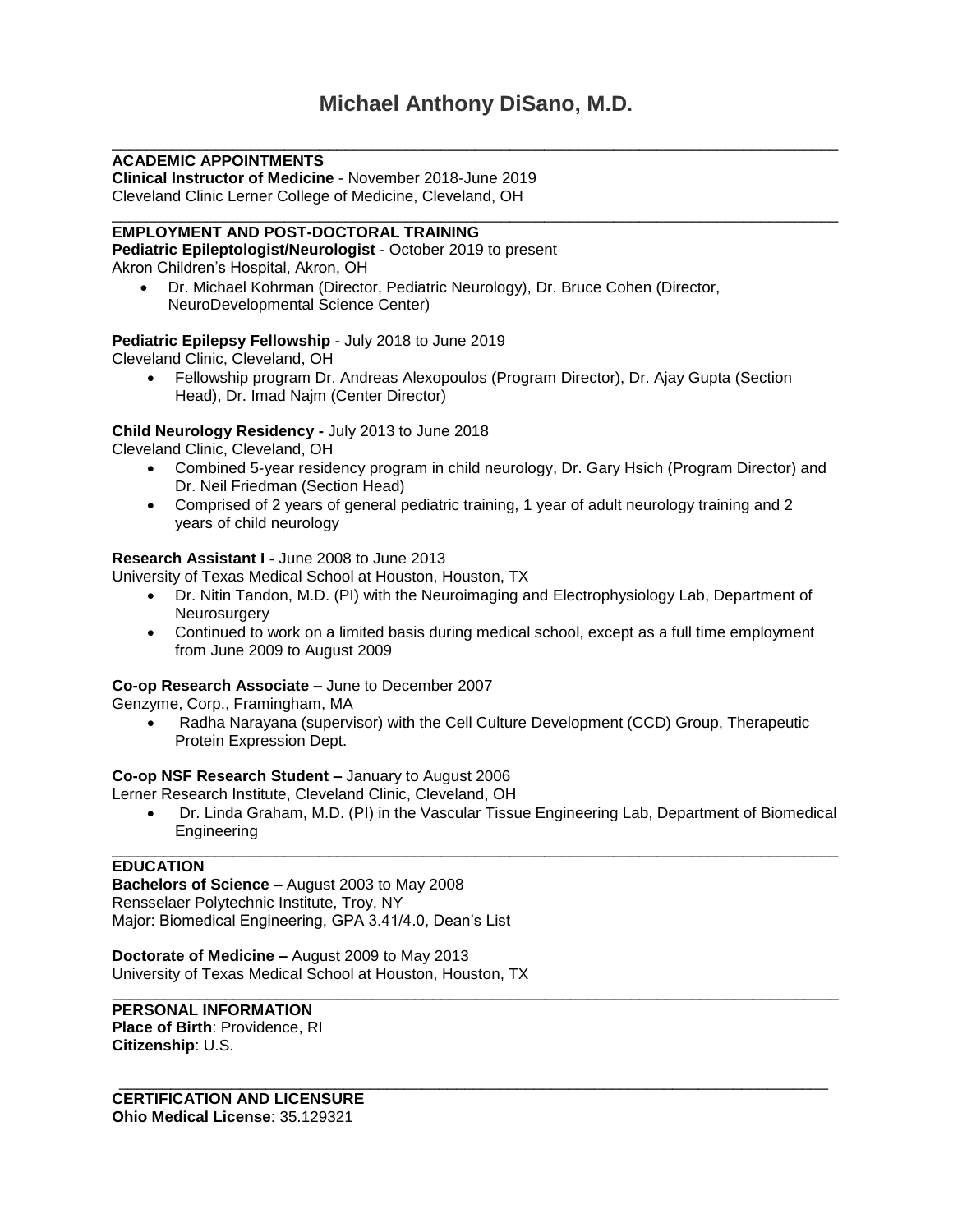### **Board Certification**:

American Board of Psychiatry and Neurology - September 2018

- Special Qualification in Child Neurology
- Certificate Number: 12764

### \_\_\_\_\_\_\_\_\_\_\_\_\_\_\_\_\_\_\_\_\_\_\_\_\_\_\_\_\_\_\_\_\_\_\_\_\_\_\_\_\_\_\_\_\_\_\_\_\_\_\_\_\_\_\_\_\_\_\_\_\_\_\_\_\_\_\_\_\_\_\_\_\_\_\_\_\_\_\_\_\_\_\_\_ **PROFESSIONAL MEMBERSHIP AND ACTIVITIES**

Member of the American Clinical Neurophysiology Society Member of the Child Neurology Society Member of the American Academy of Neurology Member of the American Epilepsy Society

# **HONORS AND AWARDS**

Penry Epilepsy MiniFellowship Participant – January 25-30, 2019 Graylyn Conference Center, Winston-Salem, NC

Weller Award Winner for research in pediatric neurology - May 2017 Neurologic Institute Research Day, Cleveland Clinic, Cleveland, OH

Pediatric Resident of the Year in Rheumatology - May 2015 Cleveland Clinic, Cleveland, OH

Pediatric Resident of the Year in Neonatology - May 2014 Cleveland Clinic, Cleveland, OH

Young Investigator Award - December 2010 American Epilepsy Society 2010 Annual Meeting, San Antonio, TX

Top 10% Poster Award - December 2010 American Epilepsy Society 2010 Annual Meeting, San Antonio, TX

First place award, 2006/2007 Senior Design Showcase - May 2007 Department of Biomedical Engineering, RPI, Troy NY

Rensselaer Polytechnic Institute Medal Award, Leadership Award - 2003

### **PUBLICATIONS**

1. **DiSano, M**., Pestana-Knight, E., & Gupta, A. (2019). Seizures Not Diagnosed as Epilepsy. In V. Wasade & M. Spanaki (Eds.), Understanding Epilepsy: A Study Guide for the Boards (pp. 165- 175). Cambridge: Cambridge University Press. doi:10.1017/9781108754200.009

\_\_\_\_\_\_\_\_\_\_\_\_\_\_\_\_\_\_\_\_\_\_\_\_\_\_\_\_\_\_\_\_\_\_\_\_\_\_\_\_\_\_\_\_\_\_\_\_\_\_\_\_\_\_\_\_\_\_\_\_\_\_\_\_\_\_\_\_\_\_\_\_\_\_\_\_\_\_\_\_\_\_\_\_

\_\_\_\_\_\_\_\_\_\_\_\_\_\_\_\_\_\_\_\_\_\_\_\_\_\_\_\_\_\_\_\_\_\_\_\_\_\_\_\_\_\_\_\_\_\_\_\_\_\_\_\_\_\_\_\_\_\_\_\_\_\_\_\_\_\_\_\_\_\_\_\_\_\_\_\_\_\_\_\_\_\_\_\_

- 2. **DiSano MA**, Cerejo R, Mays M. Acute paraparesis and sensory loss following intravenous corticosteroid administration in a case of longitudinally extensive transverse myelitis caused by spinal dural arteriovenous fistula: case report and review of literature. Spinal Cord Ser Cases. 2017;3:17025.
- 3. Conner CR, Ellmore TM, **DiSano MA**, Pieters TA, Potter A, Tandon N: Comparative assessments of anatomic and electro-physiologic connectivity in the language system. Computers in Biology and Medicine. 2011 Dec;41(12):1100-9.
- 4. Conner CR, Ellmore TM, Pieters TA, **DiSano MA**, Tandon N: Variability of the Relationship between Electro-physiology and BOLD-fMRI across Cortical Regions in Humans. Journal of Neuroscience 2011 Sep 7; 31(36): 12855-65.
- 5. Khursheed F, Tandon N, Tertel K, Pieters TA, **Disano MA**, Ellmore TM: Frequency-specific electrocorticographic correlates of working memory delay period fMRI activity. NeuroImage Jun 1; 56(3): 1773-82, 2011.
- 6. Ellmore TM, Beauchamp MS, Breier JI, Slater JD, Kalamangalam GP, O'Neill TJ, **Disano MA**, Tandon N: Temporal Lobe White Matter Asymmetry and Language Laterality in epilepsy patients. Neuroimage. 2010 Feb 1; 49(3): 2033-44.
- 7. Swann N, Tandon N, Canolty R, Ellmore TE, McEvoy L, Dreyer SE, **DiSano M**, Aron AR Intracranial EEG reveals time-specific and frequency-specific role for right inferior frontal gyrus